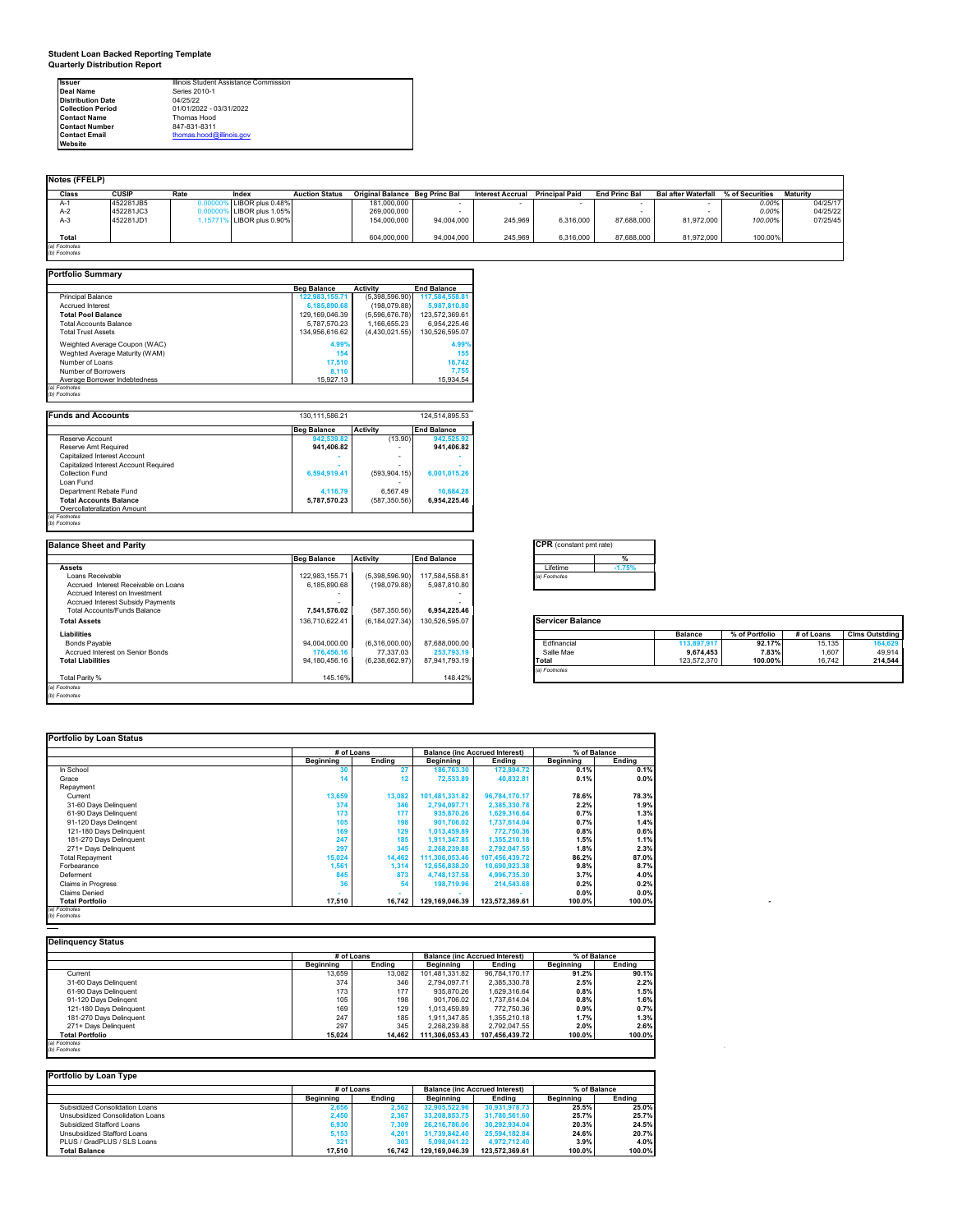| - 1       |  |
|-----------|--|
| r.<br>- 1 |  |

L.

|                      | # of Loans |        |                | <b>Balance (inc Accrued Interest)</b> | % of Balance |               |
|----------------------|------------|--------|----------------|---------------------------------------|--------------|---------------|
|                      | Beainnina  | Endina | Beainnina      | Endina                                | Beainnina    | <b>Ending</b> |
| 4 Year or Graduate   | 13,597     | 12.990 | 107.815.266.39 | 102.992.242.08                        | 83.5%        | 83.3%         |
| 2-Year               | 3,082      | 2,953  | 13.198.469.12  | 12.811.121.80                         | 10.2%        | 10.4%         |
| Prop./Tech./Voc.     | 638        | 620    | 2.787.725.92   | 2,742,894.05                          | 2.2%         | 2.2%          |
| Other Loans          | 193        | 179    | 5,367,584,96   | 5.026.111.68                          | 4.2%         | 4.1%          |
| <b>Total Balance</b> | 17.510     | 16.742 | 129.169.046.39 | 123.572.369.61                        | 100.0%       | 100.0%        |

**Portfolio Indices Beginning Ending Beginning Ending Balance % of Total** Fixed Loans **111,027,745.55 106,195,066.45** 86.0% 85.9% T-Bill Loans **17,739,136.80 16,973,949.99** 13.7% 13.7% 1 Year CMT **402,164.04 403,353.17** 0.3% 0.3% **Total Balance** 129,169,046.39 123,572,369.61 100.0% 100.0% *(a) Footnotes (b) Footnotes*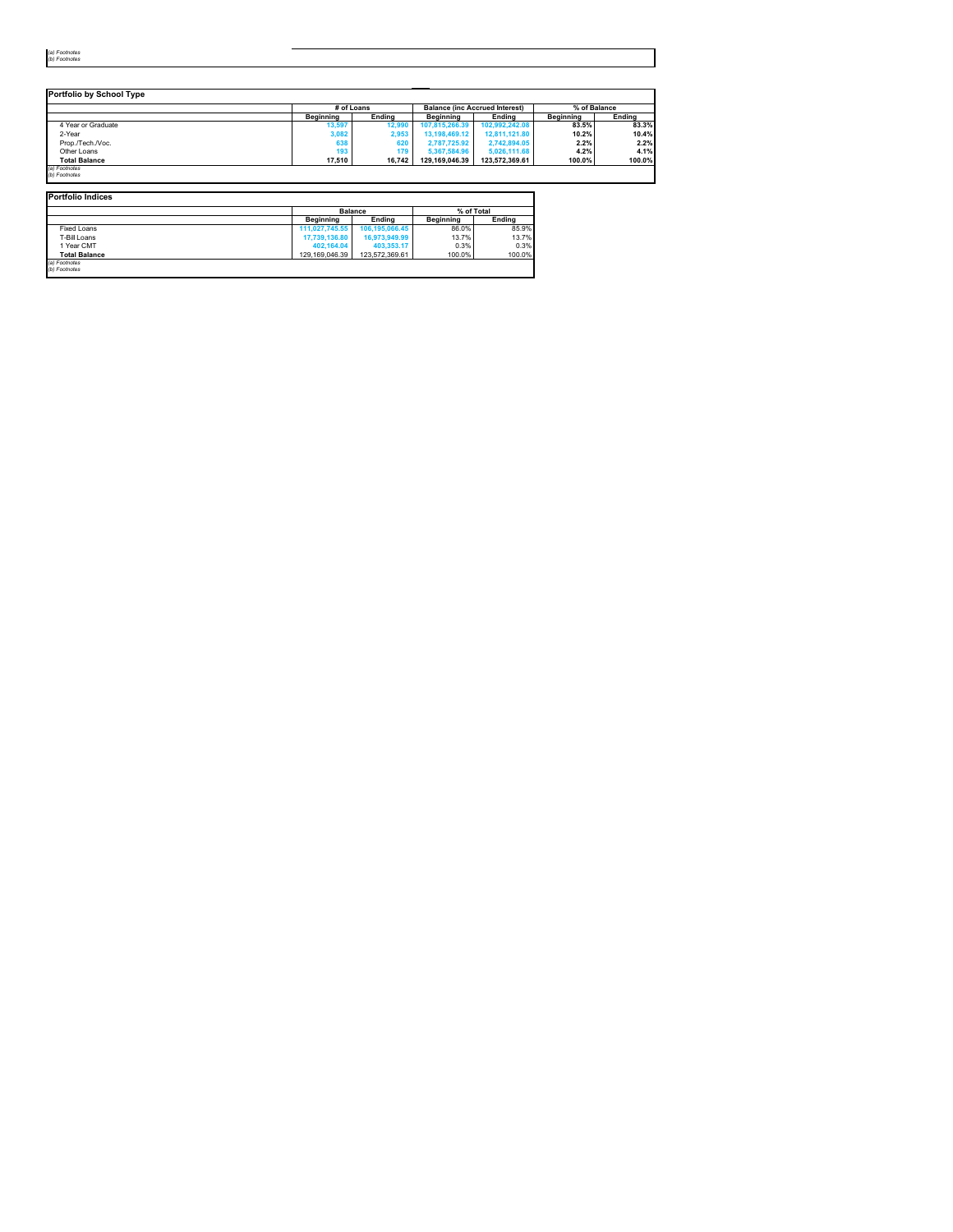#### **Student Loan Backed Reporting Template**

**Monitoring Waterfall and Collections**

| <b>Distribution Date</b><br>25-Apr-22<br><b>Collection Period</b><br>01/01/2022 - 03/31/2022                                                                                                                                                                                                          |                              |                                                                                                                                                                                                   |                                                                   |
|-------------------------------------------------------------------------------------------------------------------------------------------------------------------------------------------------------------------------------------------------------------------------------------------------------|------------------------------|---------------------------------------------------------------------------------------------------------------------------------------------------------------------------------------------------|-------------------------------------------------------------------|
| <b>Collection Activity</b>                                                                                                                                                                                                                                                                            |                              |                                                                                                                                                                                                   |                                                                   |
| <b>Collection Account</b>                                                                                                                                                                                                                                                                             | (As of Date)<br>3/31/2022    | <b>Fees Due for Current Period</b>                                                                                                                                                                | (As of Date)<br>3/31/2022                                         |
| <b>Collection Amount Received</b><br>Recoveries<br>Reserve Account<br>Excess of Required Reserve Account<br>Interest on Investment Earnings<br>Capitalized Interest Account (after a stepdown or release date)<br>Prefunding Account (after release date)<br>Payments from Guarantor<br>Sale Proceeds | 1,119.10<br>1,186,759.29     | <b>Trustee Fees</b><br><b>Servicing Fees</b><br><b>Administration Fees</b><br>Subordinate Administration Fees<br>Other Fees<br><b>Total Fees</b>                                                  |                                                                   |
| Advances or Reimbursements<br>Reimbursements by Guarantors<br>Reimbursements by Servicers/Sellers<br>Prepayments                                                                                                                                                                                      |                              | <b>Cumulative Default Rate</b>                                                                                                                                                                    | (As of Date)<br>3/31/2022                                         |
| Purchased by Servicers/Sellers<br>Prior Month's Allocations or Adjustments<br>Investment Income<br>All Fees<br>Other Amounts Received in Collection<br><b>Total Available Funds</b>                                                                                                                   | 4,813,136.87<br>6,001,015.26 | <b>Current Period's Defaults</b><br><b>Cumulative Defaults</b><br><b>Cumulative Default Rate</b><br>Cumulative Recoveries (including reimbursements and collections<br><b>Cumulative Net Loss</b> | 1,201,019.56<br>98,900,614.28<br>15.74%<br>97,827,492.58<br>1.09% |
| (a) Footnotes<br>(b) Footnotes                                                                                                                                                                                                                                                                        |                              | (a) Footnotes                                                                                                                                                                                     |                                                                   |

| As of Date)<br>3/31/2022 | <b>Fees Due for Current Period</b> | (As of Date)<br>3/31/2022 |
|--------------------------|------------------------------------|---------------------------|
|                          | <b>Trustee Fees</b>                |                           |
|                          | <b>Servicing Fees</b>              |                           |
|                          | <b>Administration Fees</b>         |                           |
| 1.119.10                 | Subordinate Administration Fees    |                           |
| ۰                        | <b>Other Fees</b>                  |                           |
|                          | <b>Total Fees</b>                  |                           |
|                          |                                    |                           |
| 1,186,759.29             |                                    |                           |

| <b>Cumulative Default Rate</b>                                  | (As of Date)  |  |
|-----------------------------------------------------------------|---------------|--|
|                                                                 | 3/31/2022     |  |
| <b>Current Period's Defaults</b>                                | 1,201,019.56  |  |
| <b>Cumulative Defaults</b>                                      | 98,900,614.28 |  |
| <b>Cumulative Default Rate</b>                                  | 15.74%        |  |
| Cumulative Recoveries (including reimbursements and collections | 97,827,492.58 |  |
| <b>Cumulative Net Loss</b>                                      | 1.09%         |  |
|                                                                 |               |  |
| Footnotes                                                       |               |  |

# **Waterfall Activity**

| Waterfall for Distribution                                                                                                     | <b>Amount Due</b> | <b>Amount Remaining</b> |
|--------------------------------------------------------------------------------------------------------------------------------|-------------------|-------------------------|
| <b>Total Net Available Funds</b>                                                                                               | 6,001,015.26      |                         |
| First: Payments requred under any applicable joint sharing agreement                                                           |                   |                         |
| Second: Trustee fees and expenses and any unpaid trustee fees and expenses                                                     | 1,315.32          |                         |
| Third: Servicing fees and expenses and prior unpaid servicing fees and expenses                                                |                   |                         |
| Fourth: Administration fees and expenses and any prior unpaid administration fees and expenses                                 | 29,738.88         |                         |
| Fifth: Interest on the Notes<br>$A-1$ :<br>$A-2:$<br>$A-3$                                                                     | 253,793.62        |                         |
| Sixth: Amounts necessary to restore the Reserve Fund to the specified Reserve Fund balance                                     |                   |                         |
| Seventh: Principal payments in the amount of the Principal Distribution Amount<br>$A-1$ :<br>$A-2:$<br>$A-3$                   | 4,654,000.00      |                         |
| Eighth: Subordinated administration fees and expenses and any prior unpaid subordinated administration fees and expenses       |                   |                         |
| Ninth: Any unpaid carryover servicing fees                                                                                     |                   |                         |
| Tenth: To pay accelerated payments of principal to the Noteholders until they are paid in full<br>$A-1$ :<br>$A-2:$<br>$A-3$ : | 1,062,000.00      |                         |

| <b>Principal and Interest Distributions</b> |            |                          |
|---------------------------------------------|------------|--------------------------|
|                                             | As of Date | 3/31/2022                |
| Quarterly Interest Due                      |            | 253.793.62               |
| Quarterly Interest Paid                     |            | 253.793.62               |
| <b>Interest Shortfall</b>                   |            | $\overline{\phantom{0}}$ |
| Interest Carryover Due                      |            | ٠                        |
| Interest Carryover Paid                     |            | -                        |
| <b>Interest Carryover</b>                   |            | $\overline{\phantom{0}}$ |
| Quarterly Principal Distribution Amount     |            | 5,716,000.00             |
| Quarterly Principal Paid                    |            | 5.716.000.00             |
| Shortfall                                   |            |                          |
| <b>Total Distribution Amount</b>            |            | 5.969.793.62             |

| <b>Principal and Interest Distributions</b> | Class A-1 | Class A-2                | Class A-3    |
|---------------------------------------------|-----------|--------------------------|--------------|
|                                             |           |                          |              |
| Quarterly Interest Due                      |           |                          | 253,793.62   |
| Quarterly Interest Paid                     |           | $\overline{\phantom{0}}$ | 253,793.62   |
| <b>Interest Shortfall</b>                   |           | $\overline{\phantom{0}}$ |              |
| Interest Carryover Due                      |           | ٠                        |              |
| Interest Carryover Paid                     |           | $\overline{\phantom{0}}$ |              |
| <b>Interest Carryover</b>                   |           | ۰                        |              |
| Quarterly Principal Distribution Amount     |           | ٠                        | 5,716,000.00 |
| Quarterly Principal Paid                    |           | $\overline{\phantom{0}}$ | 5,716,000.00 |
| Shortfall                                   |           | $\overline{\phantom{0}}$ |              |
| <b>Total Distribution Amount</b>            |           | ۰                        | 5,969,793.62 |
|                                             |           |                          |              |